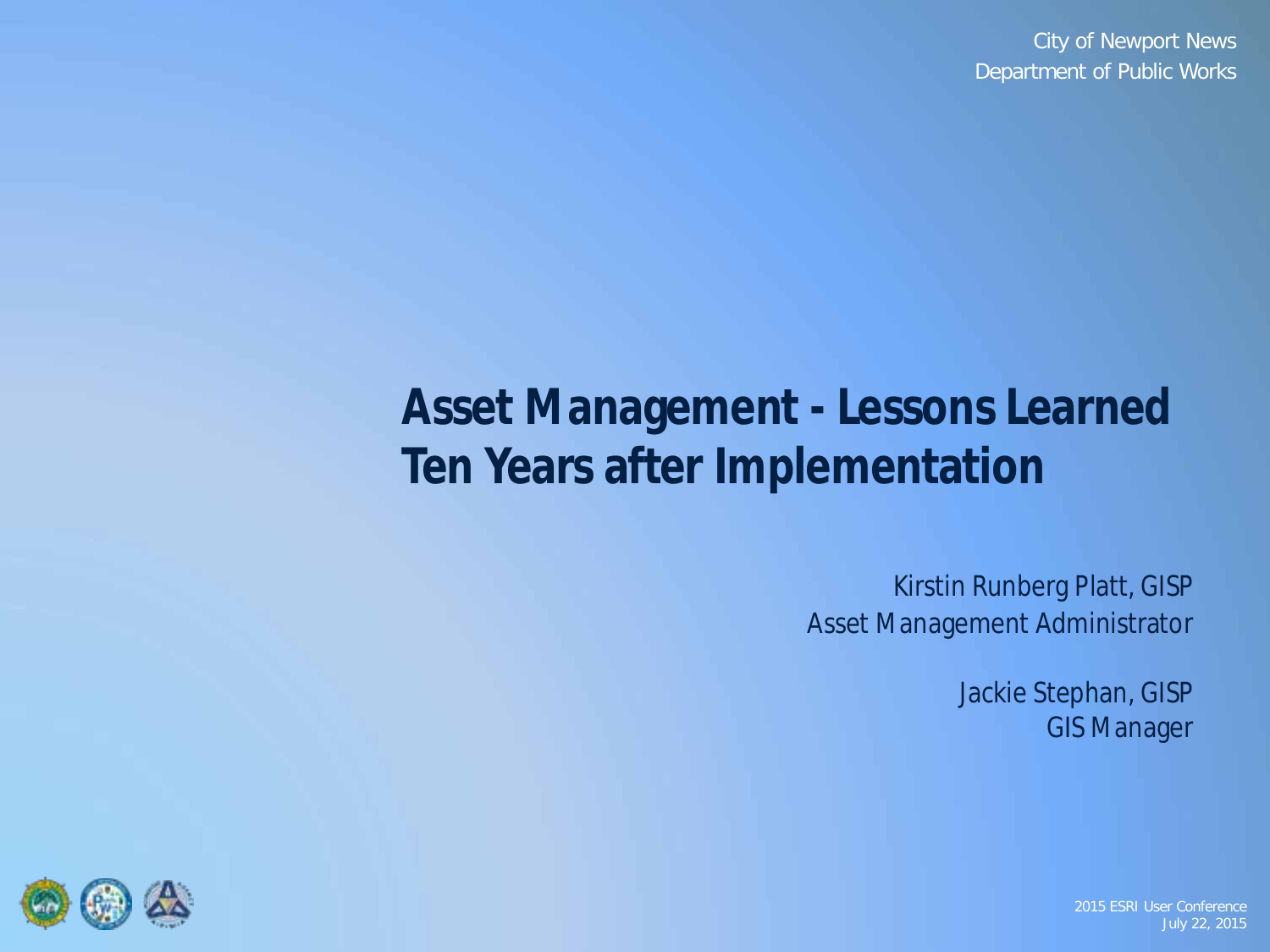

### Where is Newport News?

- Named for Christopher Newport, the British sea captain and commander of the Susan Constant, the flagship of the English fleet that landed in Jamestown.
- Runs 25 miles along the James River and Hampton Roads Harbor.
- 69.2 square miles
- Population of 180,719 (2014)
- Fifth most populous city in Virginia



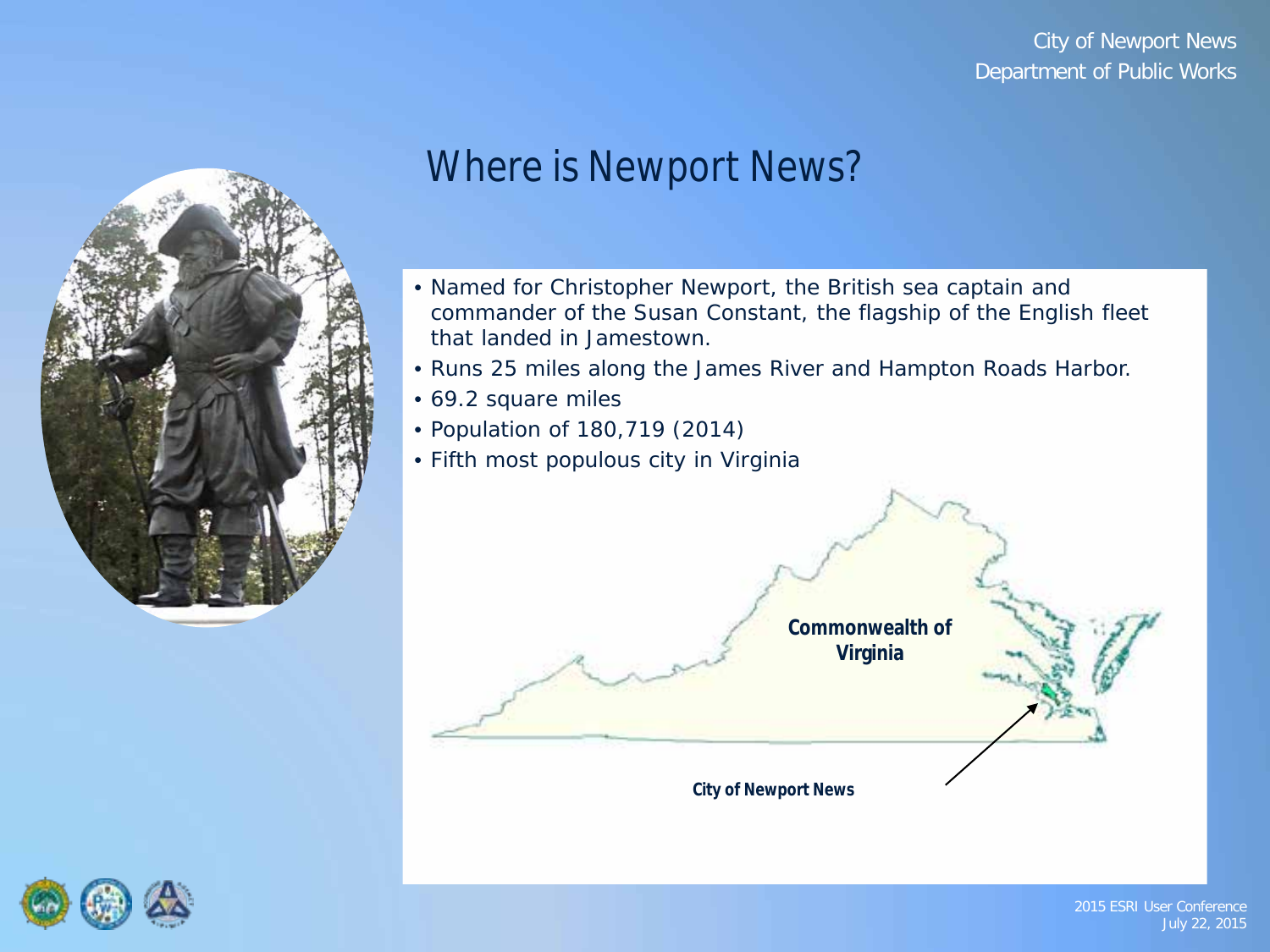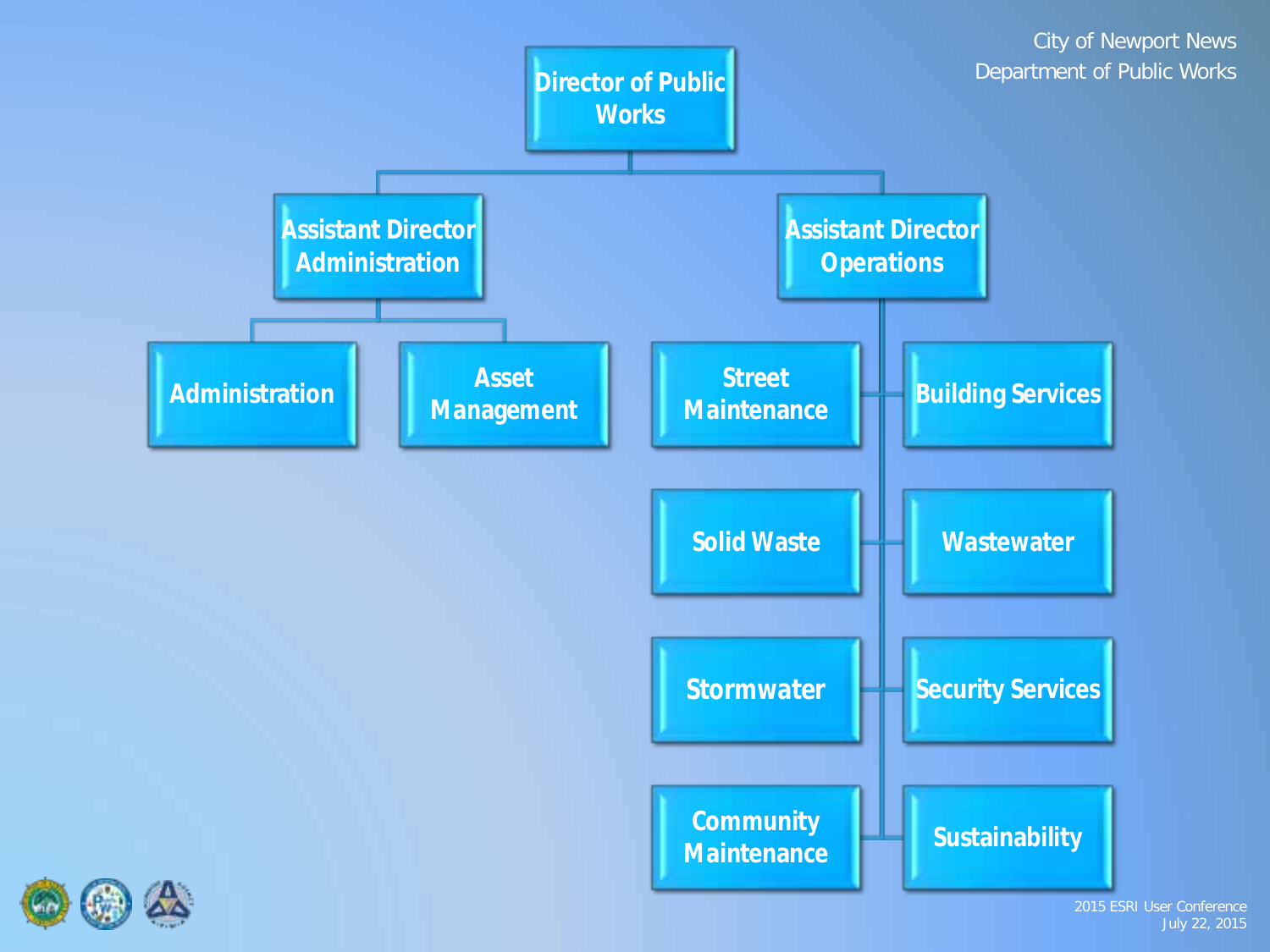

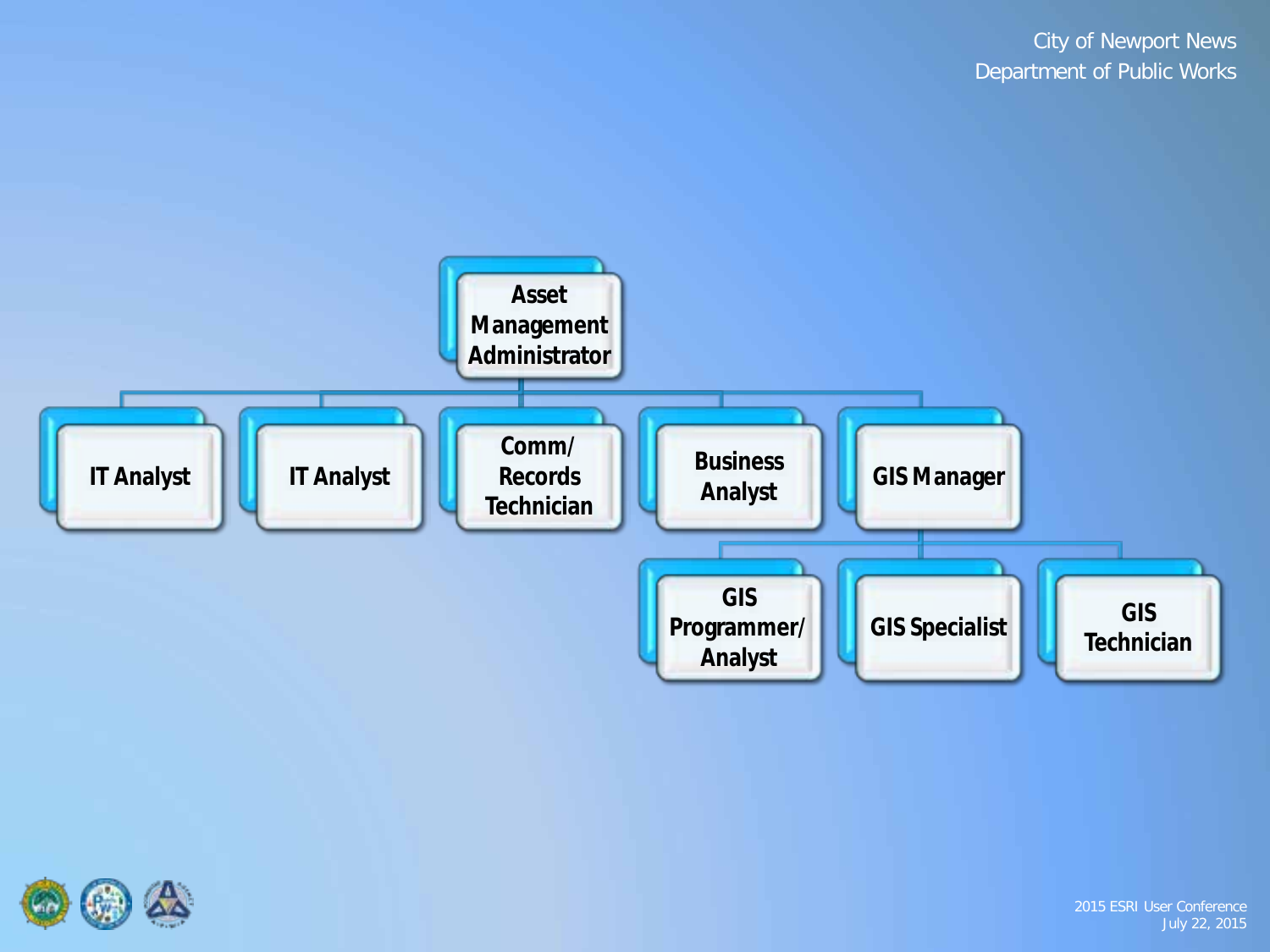# **Asset Management Division**

Implemented GIS-centric asset management system in 2004; administrates and supports Cityworks and a multitude of ancillary programs.

Supports all divisions of Public Works (NNPW) with respect to software/hardware, servers/network, cameras, radios, and phones (desk, cell, & smart phones).

GIS team maintains the NNPW-owned assets and related layers and ensures the accuracy of all GIS products (including data input and QA/QC).

Performs records management.



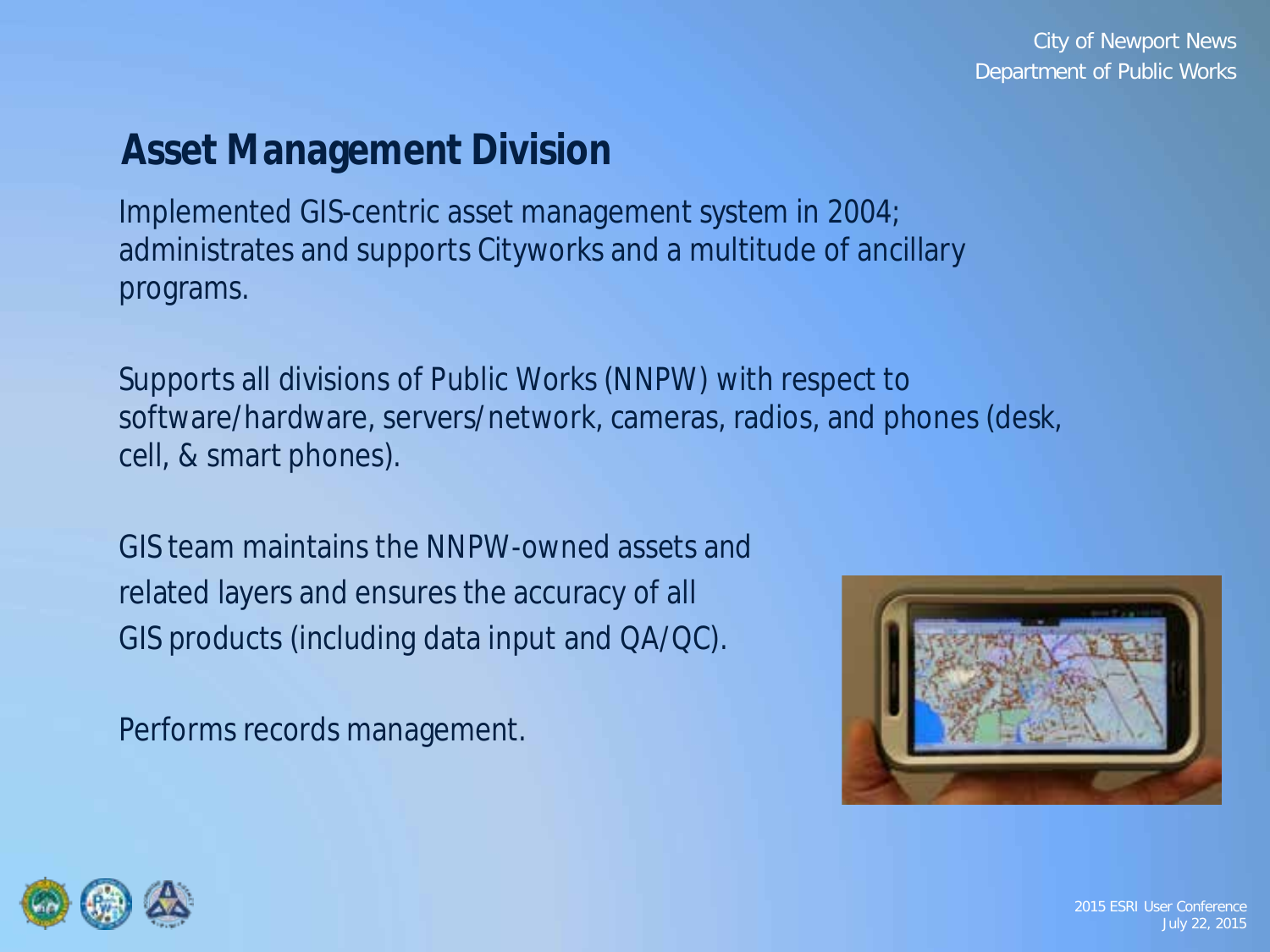| <b>SCADA</b> Interface btw SCADA |                                                     |  |  |  |  |
|----------------------------------|-----------------------------------------------------|--|--|--|--|
| <b>ESRI</b> products             | & Cityworks                                         |  |  |  |  |
| <b>MicroPAVER</b>                | PipeLogix                                           |  |  |  |  |
| EnergyCAP                        | <b>Emergency Mgmt/NIMS</b>                          |  |  |  |  |
| <b>Field Work</b>                | <b>Consent Order</b><br>Cityworks<br>SSES/MOM/Rehab |  |  |  |  |
| <b>RouteSmart</b>                | <b>Vector Control</b>                               |  |  |  |  |
| <b>Crystal Reports</b>           | <b>Vitals</b>                                       |  |  |  |  |
| <b>GASB</b>                      | 311                                                 |  |  |  |  |
| Gen.Ledger /                     | Personnel                                           |  |  |  |  |
| Fin.Accounting                   | Requisition/<br><b>Human</b>                        |  |  |  |  |
| PO Subsystem<br><b>Resources</b> |                                                     |  |  |  |  |
|                                  |                                                     |  |  |  |  |
|                                  | <b>MUNIS</b>                                        |  |  |  |  |

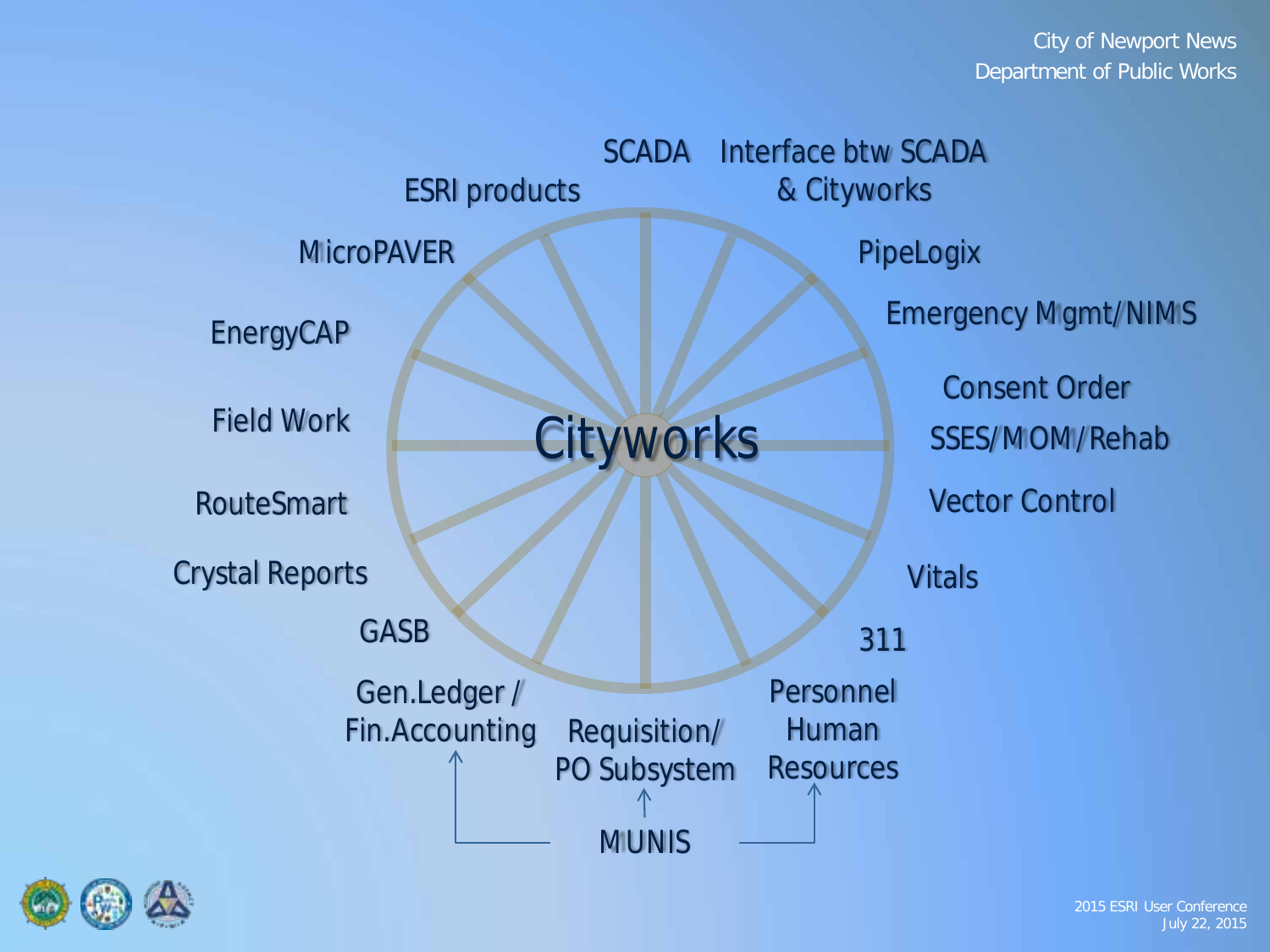### **How did we start?**

In 2001 we were directed to bring Public Works into the 21st Century by designing and implementing an enterprise asset management system.

At the time we had:

- A non-ESRI integrated legacy asset management system.
- GASB-34 requirements.
- An IT Department with approximately 70 backlogged legacy system overhaul requests.
- A high level challenge to bring the Department and its infrastructure assets into the 21st Century.

It took us from 2001 – 2004 to get to implementation.



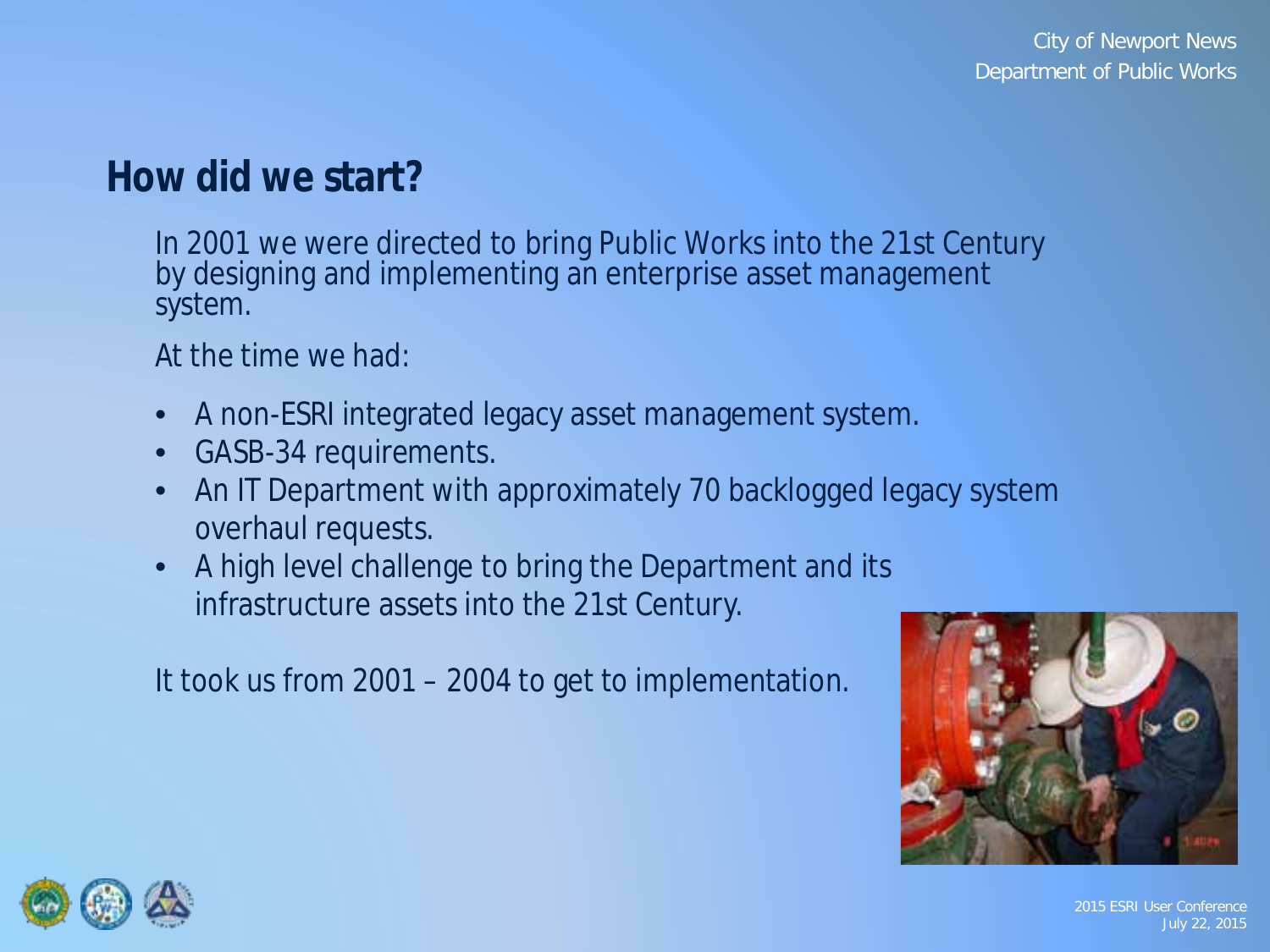# **What divisions did we implement in 2004?**

- Street Maintenance
- Building Services
- Wastewater
- Stormwater
- Administration



- City Manager's Office
- Codes
- Engineering
- Public Works



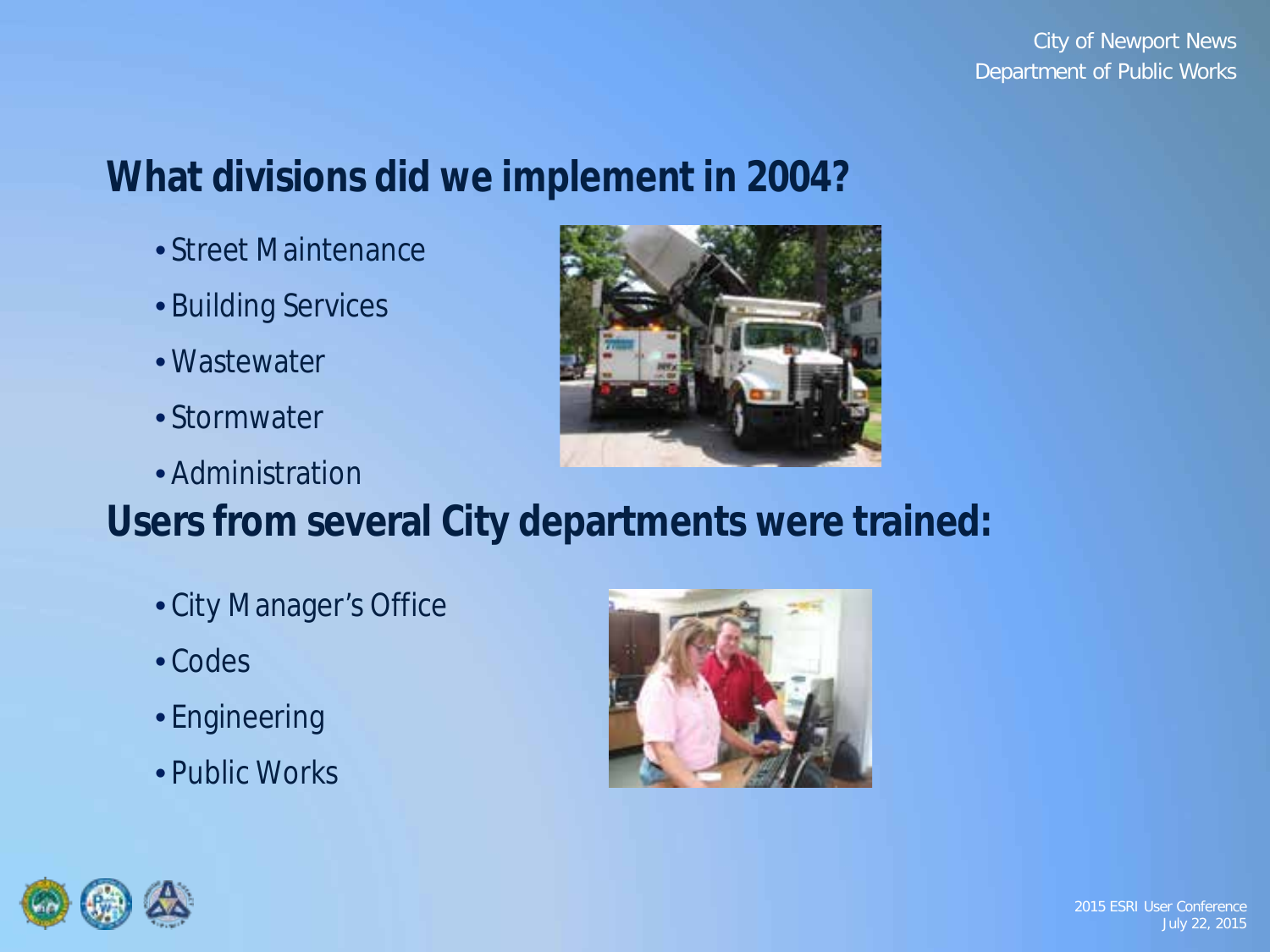# **What was done initially?**

- GIS data acquired and scrubbed
	- o Standardized values
	- o Condition and ConditionDate
	- o OwnershipStatus NNPW, private, VDOT, etc.
	- o LifeCycleStatus active, proposed, abandoned, etc.
- Service request and work order templates created
	- o Capture labor, equipment, & materials
- Users trained



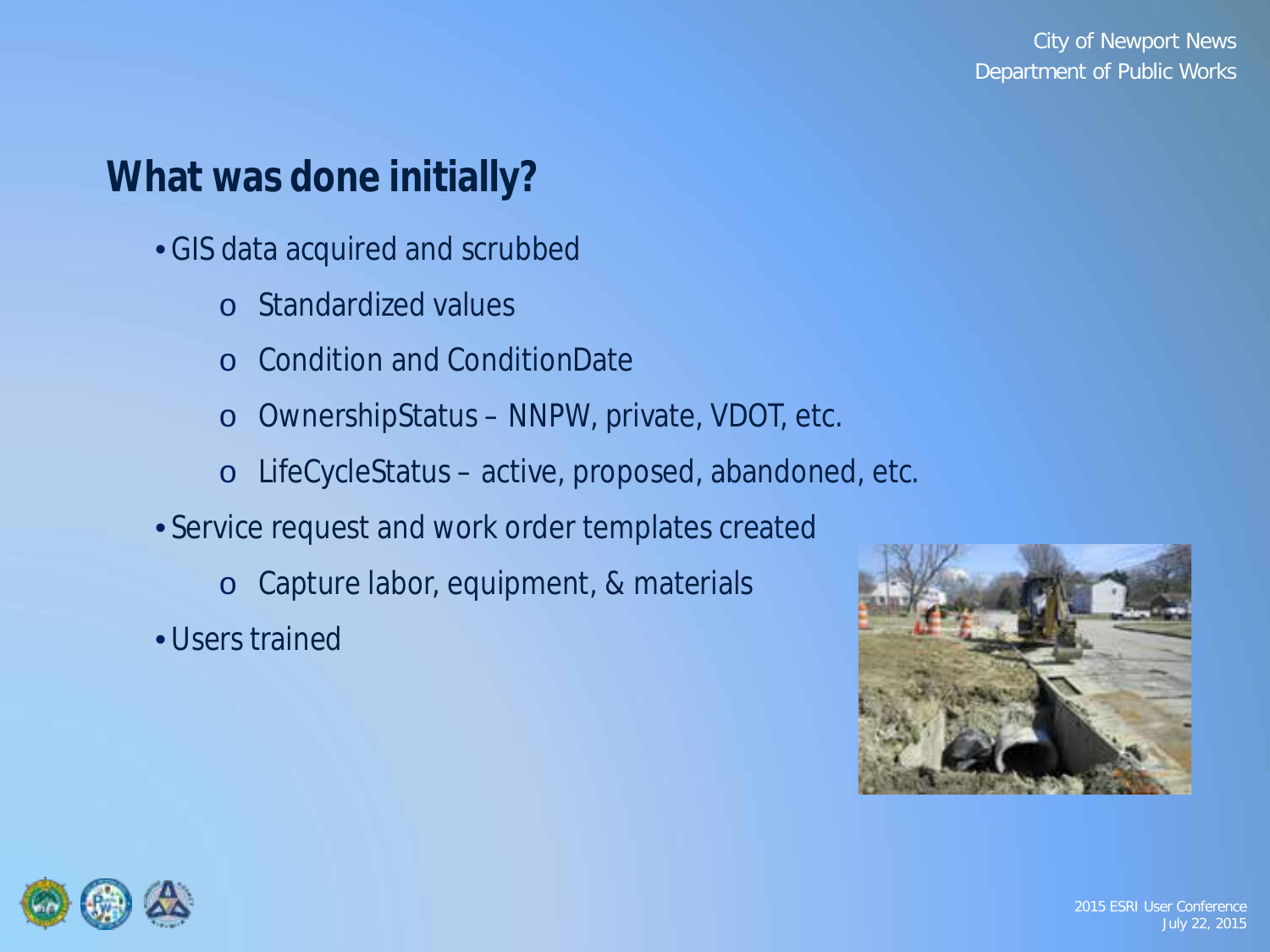# **What divisions have been added to date?**

- Wastewater
	- o Consent Decree Requirements
	- o Fats, Oils, and Grease (FOG) Program
- Solid Waste service requests only
- Engineering Traffic/Transportation

### **What divisions are currently being added?**

- Community Maintenance
	- o Unattached work orders
- **Security Services** 
	- o Cameras
	- o Card Readers





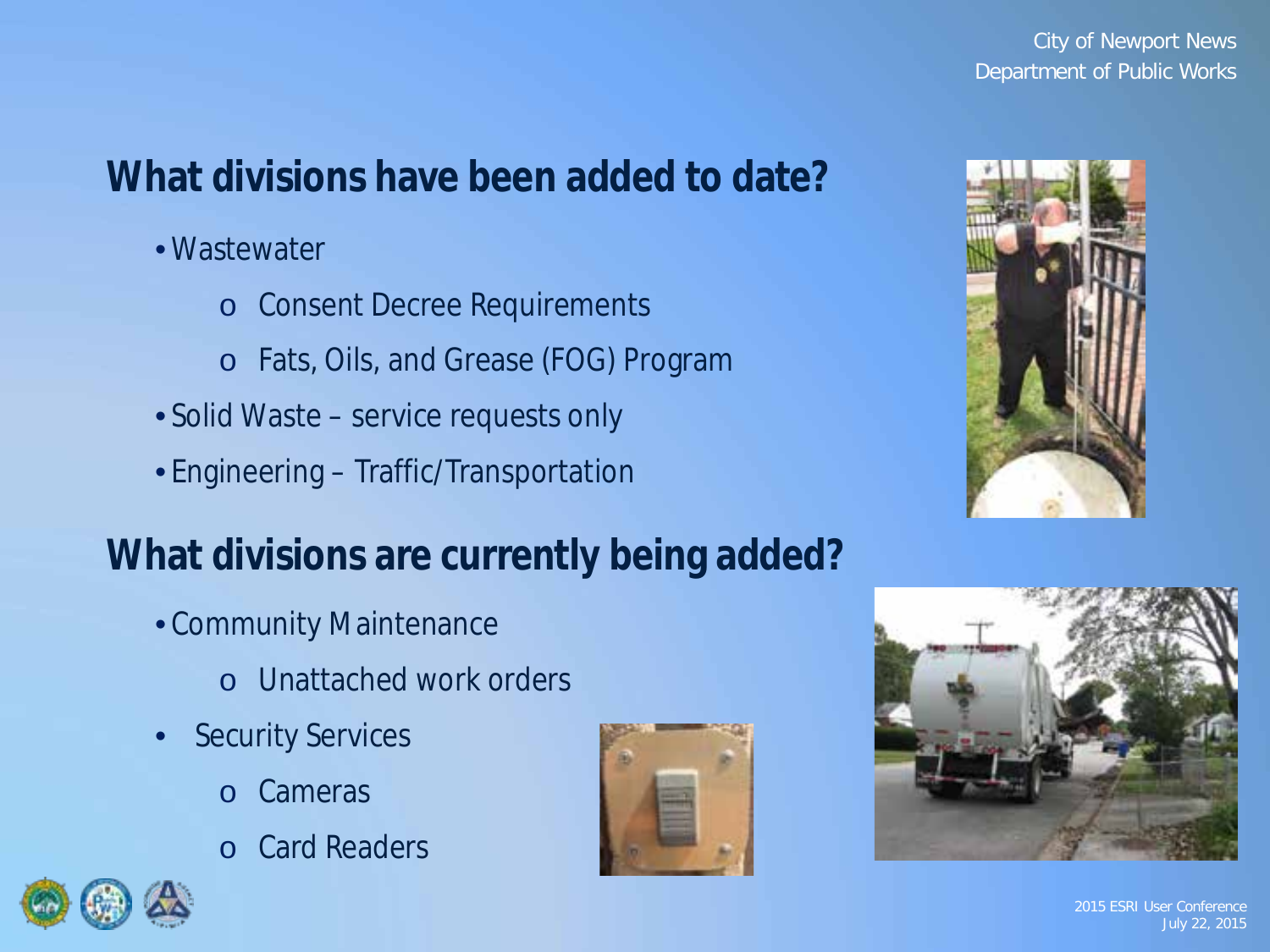### **What have we continually been doing?**

- Editing service request and work order templates
- Adding a plethora of infrastructure assets
- Populating key asset management related attributes
- Ad hoc and systematic reporting

| Wastewater<br><b>Manholes</b> |                            |                            |                            |  |  |  |  |
|-------------------------------|----------------------------|----------------------------|----------------------------|--|--|--|--|
| <b>Field</b>                  | Value                      | Value                      | Value                      |  |  |  |  |
| <b>Address</b>                |                            |                            |                            |  |  |  |  |
| <b>Install Date</b>           |                            |                            |                            |  |  |  |  |
| <b>Structural Condition</b>   |                            |                            |                            |  |  |  |  |
| <b>Operational Condition</b>  |                            |                            |                            |  |  |  |  |
| <b>Condition Date</b>         |                            |                            |                            |  |  |  |  |
| Material                      |                            |                            |                            |  |  |  |  |
| Diameter                      |                            |                            |                            |  |  |  |  |
| Elevation                     |                            |                            |                            |  |  |  |  |
| <b>Invert Elevation</b>       |                            |                            |                            |  |  |  |  |
| Depth                         |                            |                            |                            |  |  |  |  |
| <b>Water Tight</b>            | Yes<br>No                  | Yes<br>No                  | Yes<br>No                  |  |  |  |  |
| Has Insert                    | Yes<br>No                  | No<br>Yes                  | Yes<br>No                  |  |  |  |  |
| <b>Lining Type</b>            |                            |                            |                            |  |  |  |  |
| Ownership Status (Circle)     | <b>NNPW</b><br>PRIV<br>OTH | OTH<br><b>NNPW</b><br>PRIV | <b>NNPW</b><br>PRIV<br>OTH |  |  |  |  |
| <b>Ground Type</b>            |                            |                            |                            |  |  |  |  |
| Comments                      |                            |                            |                            |  |  |  |  |
| Facility ID (AM use only)     |                            |                            |                            |  |  |  |  |

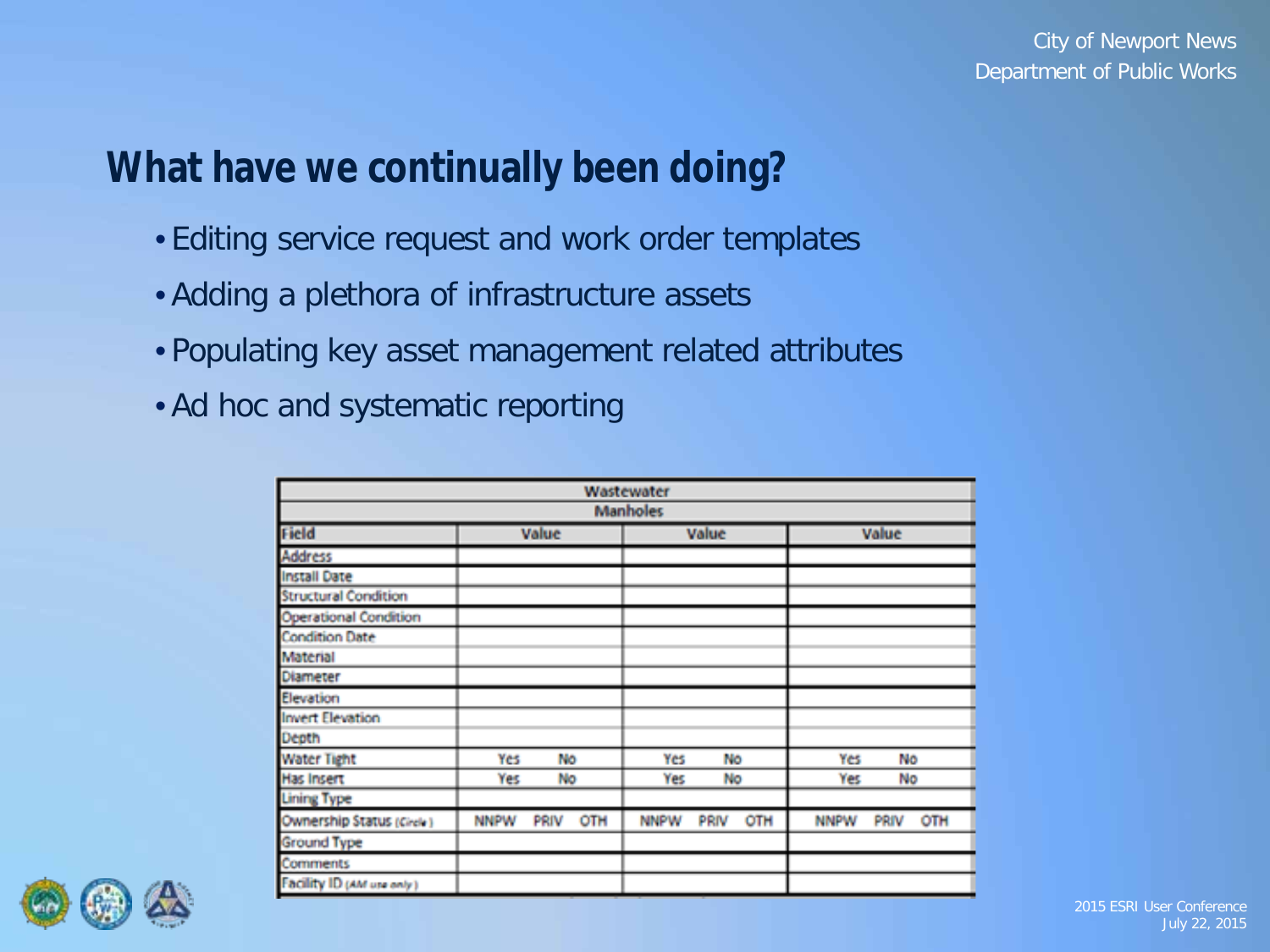# **What does this mean for Public Works?**

Frontline Professionals can see infrastructure assets, their characteristics, and work history.

Supervisors can make informed decisions regarding the useful life of assets, while minimizing operational costs and lessening risks of failure.

- When to rehab, repair, or replace
- Increased demand
- Resistance to rate increases
- Increased demand
- Service expectations
- Regulatory requirements
- Responding to emergencies
- Protecting assets



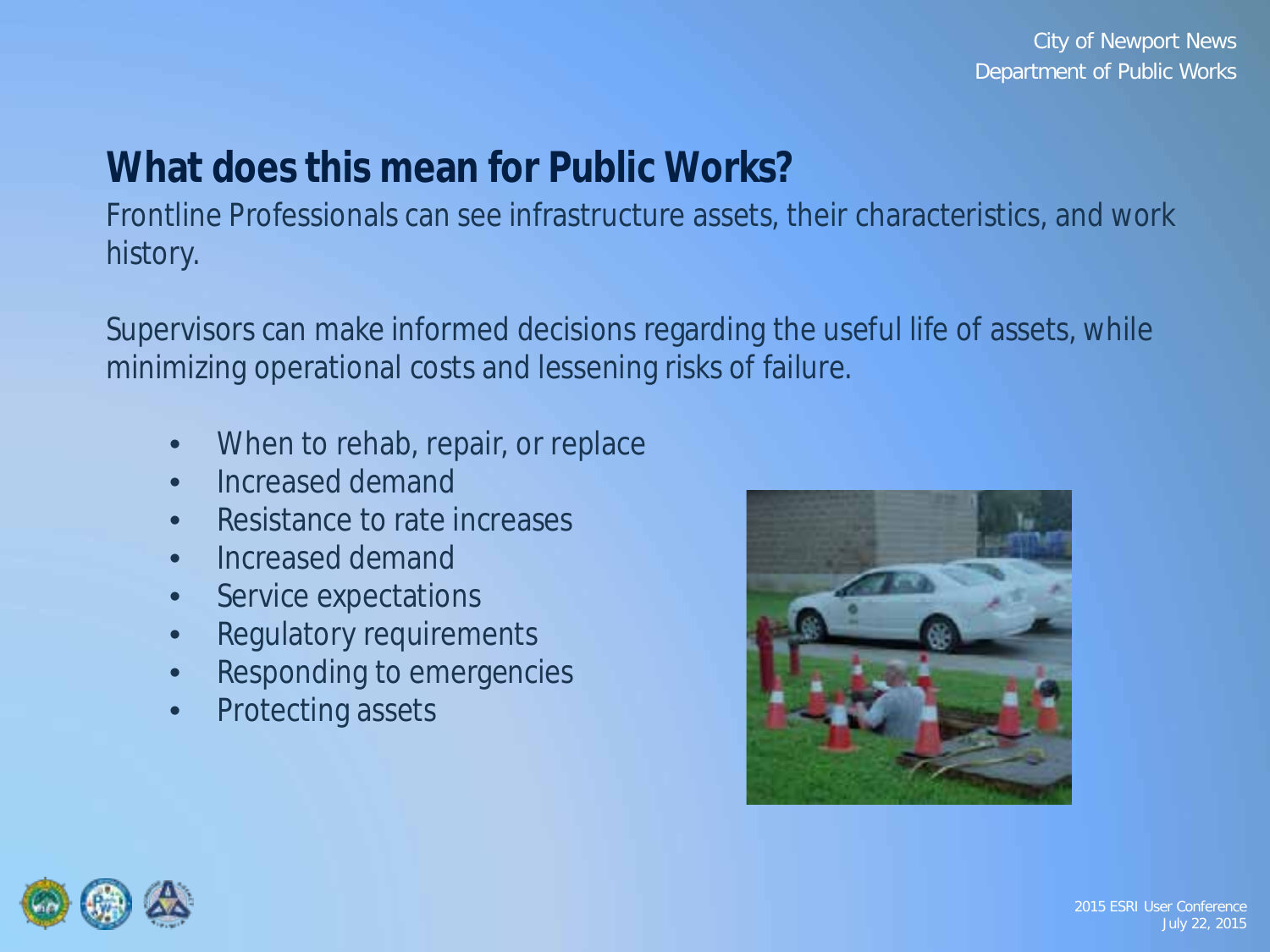# **Asset Characteristics & Work History**

- •Over time, more and more attributes have been populated.
	- Easier to run queries based on material, date installed, etc.
	- Frontline professionals can see how their input benefits everyone.
- Up to 11 years of work history by asset
	- Able to find problematic assets in the system as opposed to someone just knowing, i.e. institutional knowledge
	- Identify where current infrastructure assets will need to be relined, replaced, abandoned, etc.
	- Meeting state and federal mandated requirements
		- o Regional Consent Order and Management, Operation, and Maintenance Program (MOM)
		- o MS4



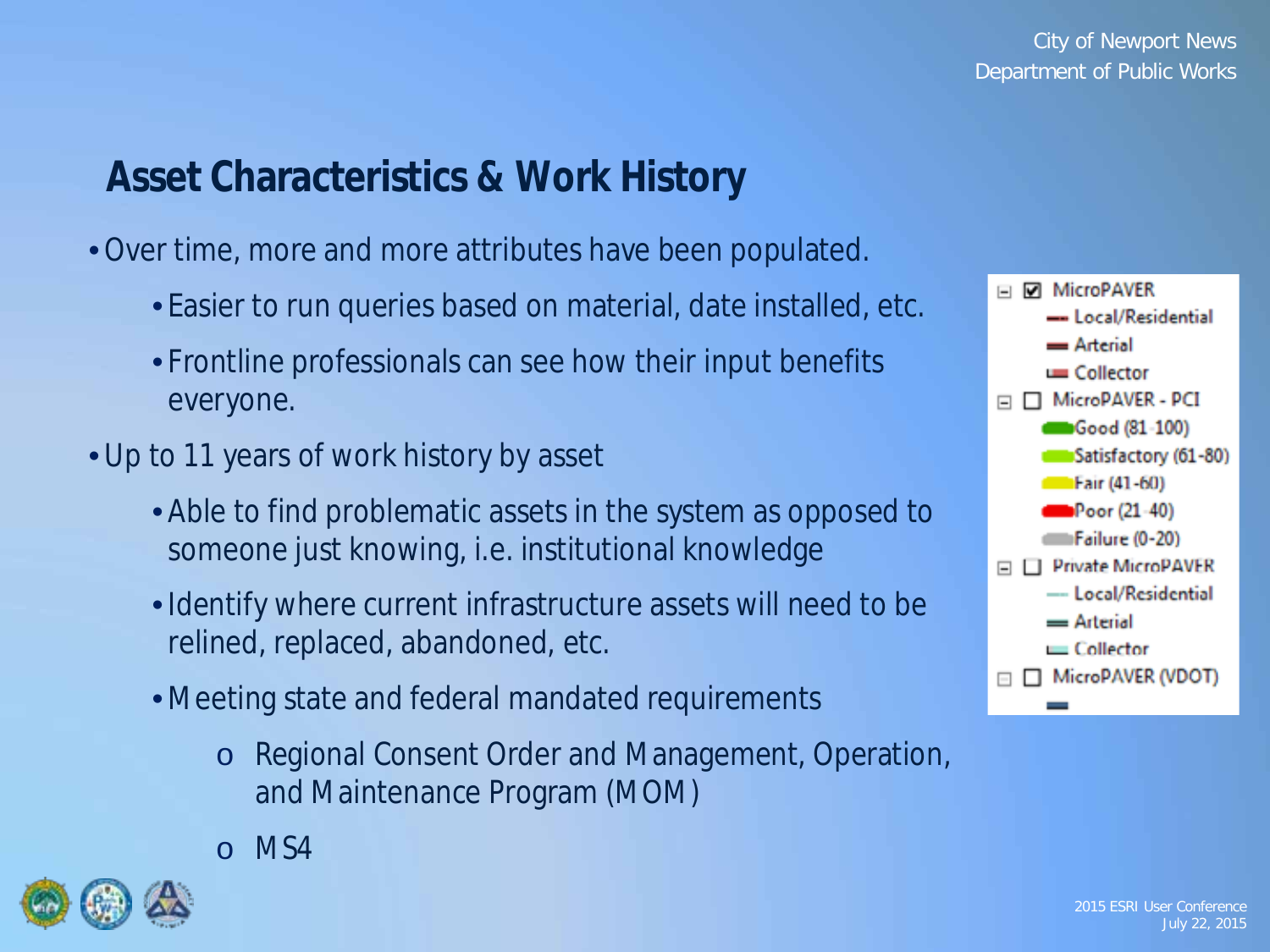# **What has helped?**

- 311 integration streamlined workflow
- Champions Hopefully one in each division
- Support
	- o Users
	- o Upper Management
	- o Contractors

| <b>Division</b>                     | NNPW PROD                             | <b>Cityworks Problem Description</b>             | 311 SR Type<br>Code | 311 SR Type Description             | Priority (in<br>Cityworks) |
|-------------------------------------|---------------------------------------|--------------------------------------------------|---------------------|-------------------------------------|----------------------------|
|                                     | Street Maintenance SM COMMENDATION    | COMMENDATION EMPLOYEE-STREET MAINTENANCE         | <b>STREETSM</b>     | Compliment - Street Maintenance     | 2 Medium                   |
| Street Maintenance SM COMPLAINT     |                                       | COMPLAINT-STREET MAINTENANCE                     | COMPLAIN            | Complaint-Street Maintenance        | 2 Medium                   |
| Street Maintenance SMR STR SWEEP RQ |                                       | STREET SWEEPING COMPLAINT-STREET MAINTENANCE     | COMPL001            | Complaint - Street Sweeping         | 2 Medium                   |
|                                     | Street Maintenance SM PROPERTY DAMAGE | PROPERTY DAMAGE BY CITY STAFF-STREET MAINTENANCE | PROPE001            | Property Damages-Street Maintenance | 1 High                     |
|                                     | Street Maintenance SMR LF COLL DAMAGE | LEAF COLLECTION CREW DAMAGE-STREET MAINTENANCE   | <b>DAMAGESL</b>     | Damages-Loose Leaf Collection Crew  | 2 Medium                   |
| Street Maintenance SMR DRIVEWAY     |                                       | DRIVEWAY REPAIR                                  | DRIVE001            | Driveway Repair                     | 2 Medium                   |

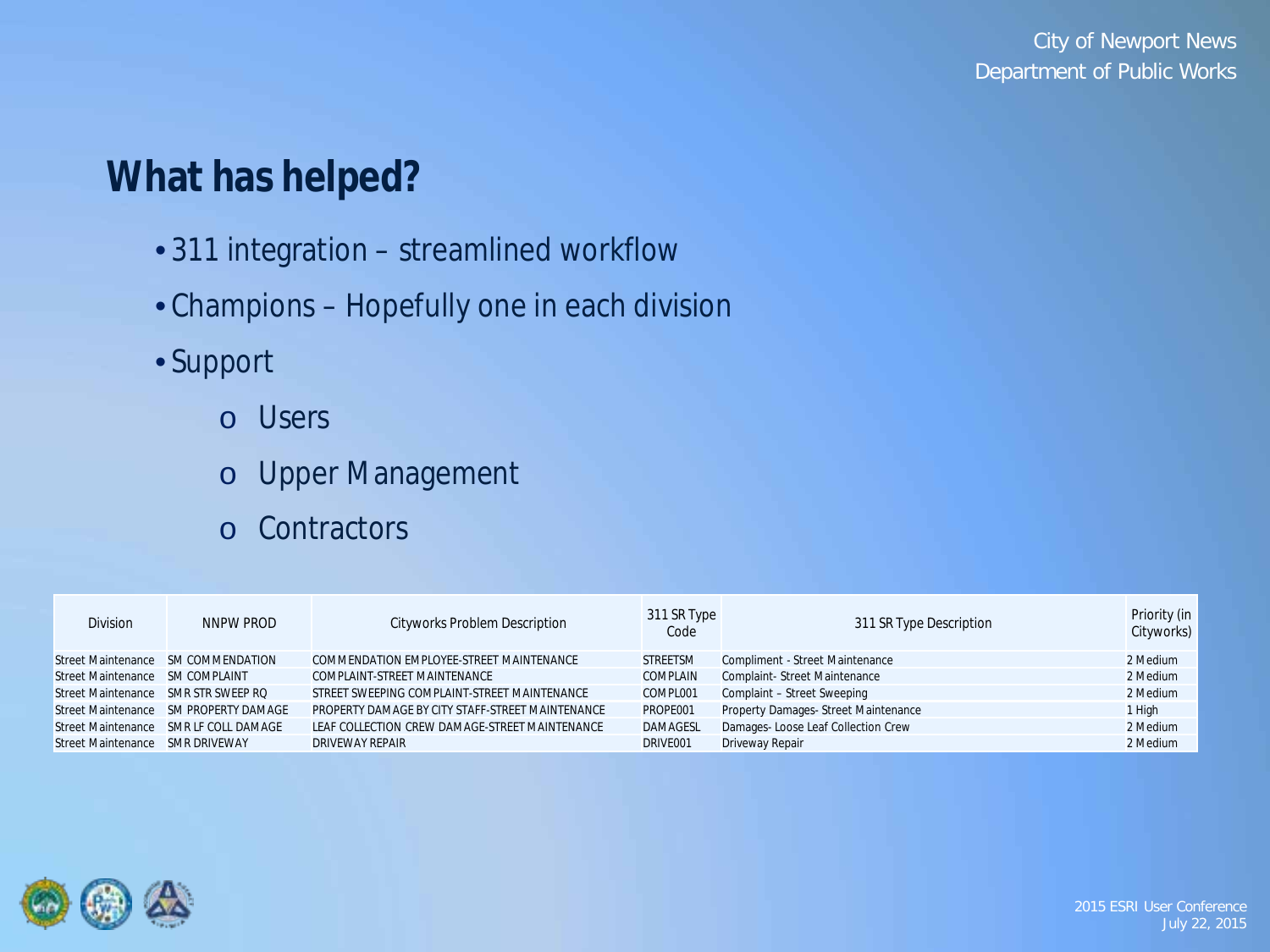# **What Would We Do Differently?**

• Service Requests/Work Orders

oSimplify

oNo charge codes in template titles

oStay out of the weeds

• System Administrators

oProvide more depth/training

• Missing Assets

• Push for Frontline Professional input sooner

- Naming Conventions
- Documentation